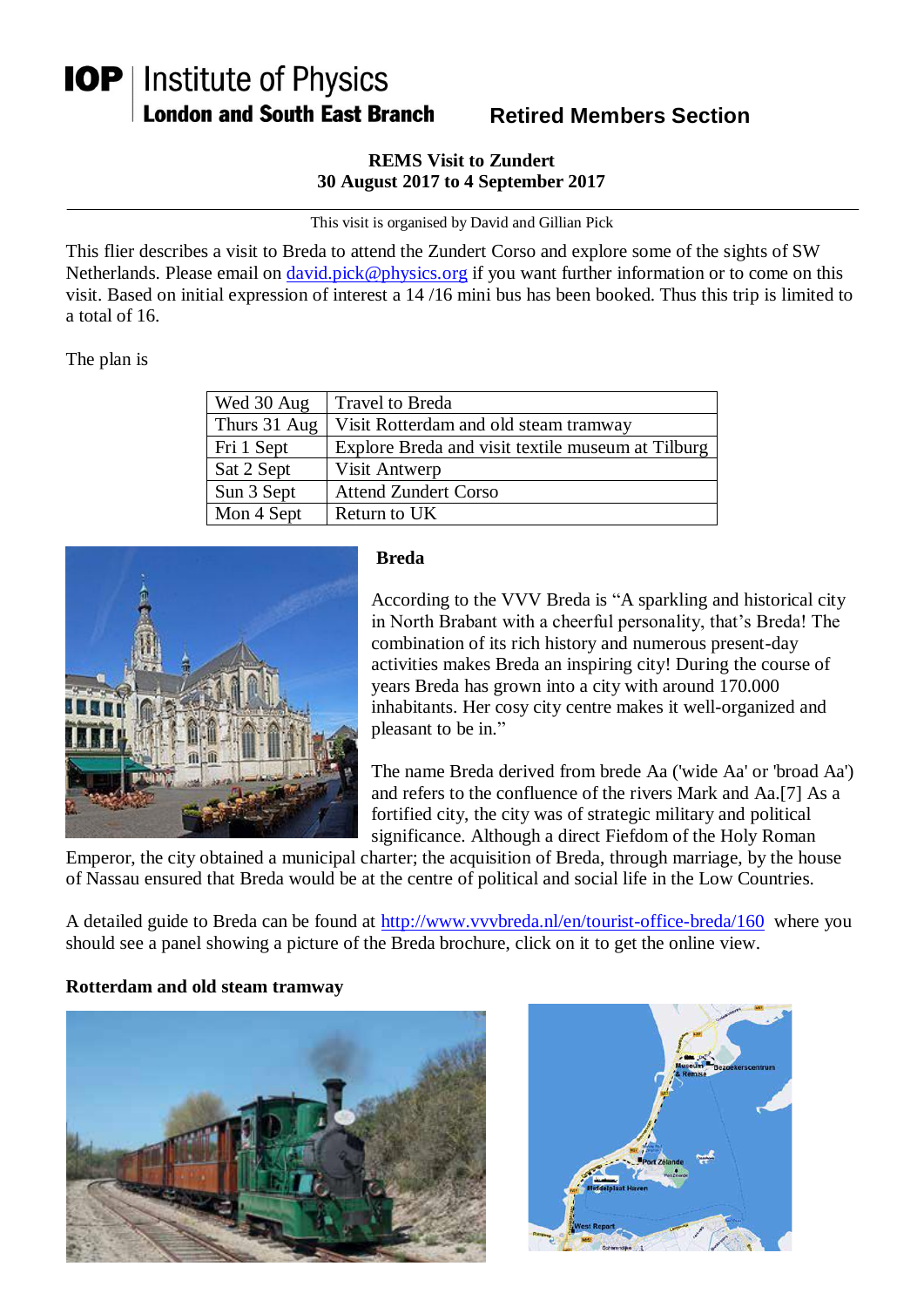Between 1898 and 1966 the RTM connected Rotterdam with the islands south of the city using trams and ferry-boats. Now the original, beautifully restored steam and diesel trams will take you on a 'sentimental journey' through the dunes of Goeree, along the Brouwersdam offering a splendid view on Lake Grevelingen to the harbour of Middelplaat and further to the village Scharendijke. The museum is located at the "Punt van Goeree" near Ouddorp. Here you can see the collection of steam and diesel engines, railcars, coaches and vans. In the museum shop you can buy books and souvenirs. Also photographs, models and memorabilia are exhibited here. The museum is open on operating days. 31 August is a steam day. Their web site is [http://www.rtm-ouddorp.nl/.](http://www.rtm-ouddorp.nl/) This visit will need to be arranged by mini bus or coach, which could then go on to Rotterdam.

**Rotterdam** is a city in the Netherlands, located in South Holland, within the Rhine–Meuse–Scheldt river delta at the North Sea. Its history goes back to 1270 when a dam was constructed in the Rotte river by people settled around it for safety. In 1340 Rotterdam was granted city rights by the Count of Holland and slowly grew into a major logistic and economic centre. Nowadays it is home to Europe's largest port and has a population of 633,471 (2014, city proper), ranking second in the Netherlands.



The city of Rotterdam is known for the Erasmus University, riverside setting, lively cultural life and its maritime heritage. The near-complete destruction of Rotterdam's city centre during World War II (known as the Rotterdam Blitz) has resulted in a varied architectural landscape including sky-scrapers which are an uncommon sight in other Dutch cities. Rotterdam is home to some world-famous architecture from renowned architects like Rem Koolhaas, Piet Blom, Ben van Berkel and others.

The port of Rotterdam is the largest cargo port in Europe and the 10th largest in the world. Rotterdam's logistic success is based on its strategic location on the North Sea, directly at the mouth of the Nieuwe Maas (New Meuse) channel leading into the Rhine–Meuse–Scheldt delta. The rivers Rhine, Meuse, and Scheldt give waterway access into the heart of Western Europe, including the highly industrialized Ruhr region. The extensive distribution system including rail, roads and waterways have earned Rotterdam the nickname "Gateway to Europe", and, conversely; "Gateway to the World" in Europe.

<https://en.rotterdam.info/see-do/> is a good web site for exploring the many sights of the city. Rotterdam is a 40min train journey from Breda. Trains run every 30min.

### **TextielLab and museum at Tilburg**

The TextielMuseum is a working museum. Besides inspiring exhibitions, the TextielMuseum features a highly innovative TextielLab. In the TextielLab, visitors are welcome to watch designers, artists and architects at work, getting a unique peek into a world that is normally out of sight by experiencing first-hand how tests are conducted and products are made.



Guided tours with an English speaking guide can be arranged. Tilburg is about 15 min by the frequent trains from Breda.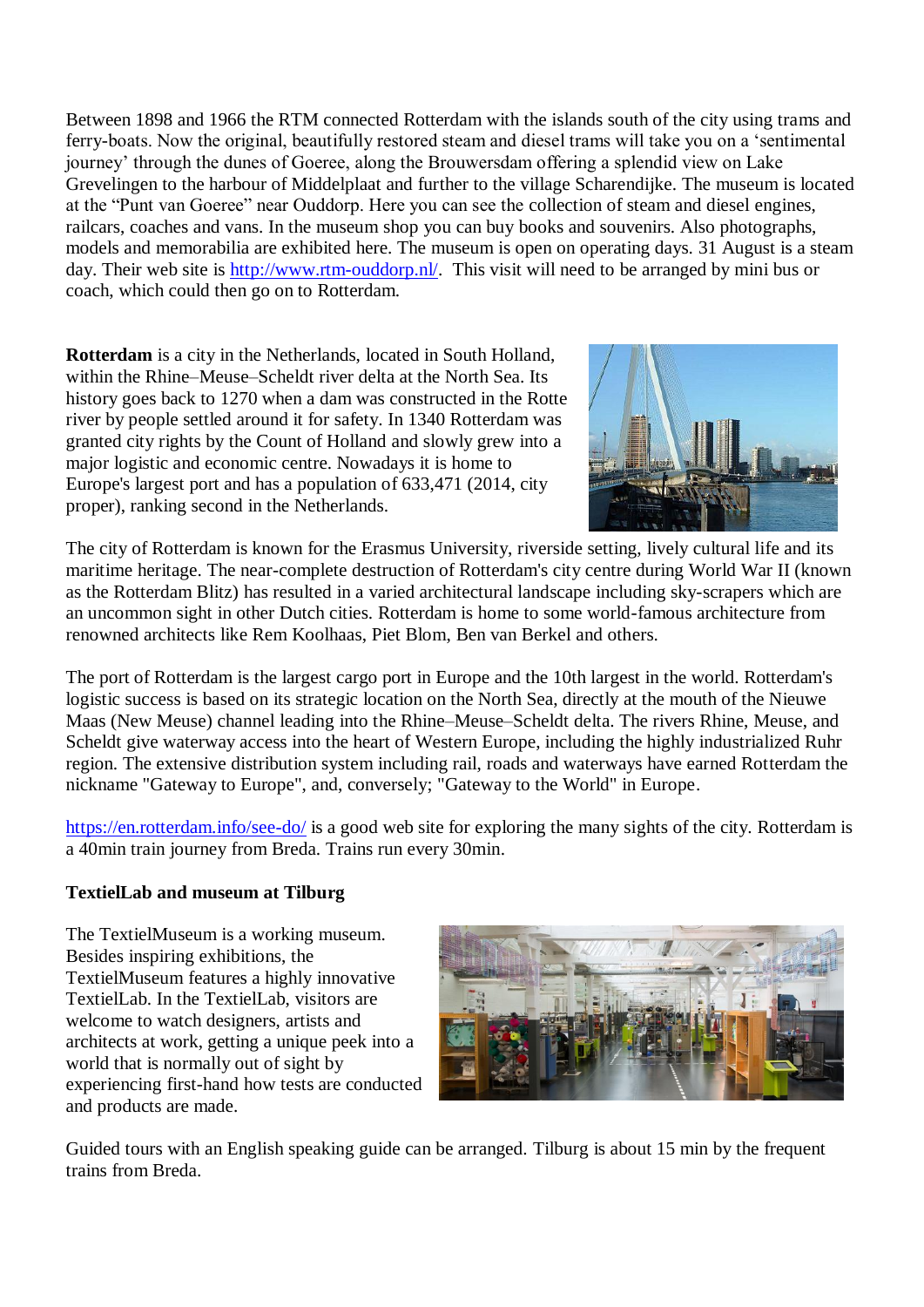#### **Antwerp**

The name "Antwerp" is most likely derived from "aan de werpe", which is Dutch for "at the throw", referring to a place where the bending river throws its sand. Locals might tell you of an ancient urban legend, saying it comes from "Hand werpen", which translated is "throwing (a) hand(s)". In the official flag, the castle "het Steen" and the hand of Antwerp are shown.

In the 16th century, Antwerp was one of the most important

financial centres of the world, where traders from all over Europe and Asia sold and bought their goods. After the siege of Antwerp in 1585 by the Spanish, this role as a financial centre was taken over by Amsterdam. Nevertheless, since the 19th century and especially the 20th century, Antwerp has made a serious economic comeback. At a population of 506,225 (2012), it is the second largest city in Belgium, after Brussels, and it has a major European port. Buy your diamonds here!

Due to its long and culturally rich history, the city of Antwerp houses many interesting historical buildings from different historical periods, as well as a lot of interesting museums. Recently it has become a trendy city, attracting a lot of Flemish and foreign artists, writers, intellectuals, and actors. This is reflected in the city's many trendy bars and shops. See<http://www.visitantwerpen.be/en>

Antwerp is about 1hour by a half hourly train service from Breda

### **Zundert**

Zundert's flower parade is an annual explosion of dahlias. Zundert's village districts and surrounding church villages are engaged in a severe competition every year to build the finest float to be judged by a professional and independent jury. The entire village joins in, young as well as old, man and woman, worker and manager. The tradition of the parade joins generations, sexes and social classes.

Zundert's flower parade came into being in 1936 as a celebration of Queen Wilhelmina's birthday at that time. The first parades

were modest as far as size is concerned and mostly consisted of decorated bicycles and a single farmer's cart. Yet the idea of a flower parade touched a string in the inhabitants.

Now the floats are built in huge tents. These appear from early May and June, then the actual building of the floats starts. All summer long the building continues. By the end of August the floats are ready except for one important detail: the flowers. Of course, the dahlias can only be fixed on the floats at the very last moments, since they would wither if applied earlier. This is a challenging job that has to be performed within just a few days and for which hundreds of volunteers are drummed up in every village quarter. On the Saturday preceding the parade a lot of the locals work through the night to get the float finished.

The most important hours of the year in Zundert are those on every first Sunday afternoon of September. Then the flower parade goes through the streets of the village.

Zundert's flower parade has always had a quite strong artistic aspect. Since the fifties good contacts have existed with the Art Academy in neighbouring Breda. Professional artists are part of the jury of the floats and advise the designers. Just like the builders of the floats, these designers are all volunteers from Zundert. Inhabitants of Zundert educated at the Art Academy, often become designers of floats, inspired